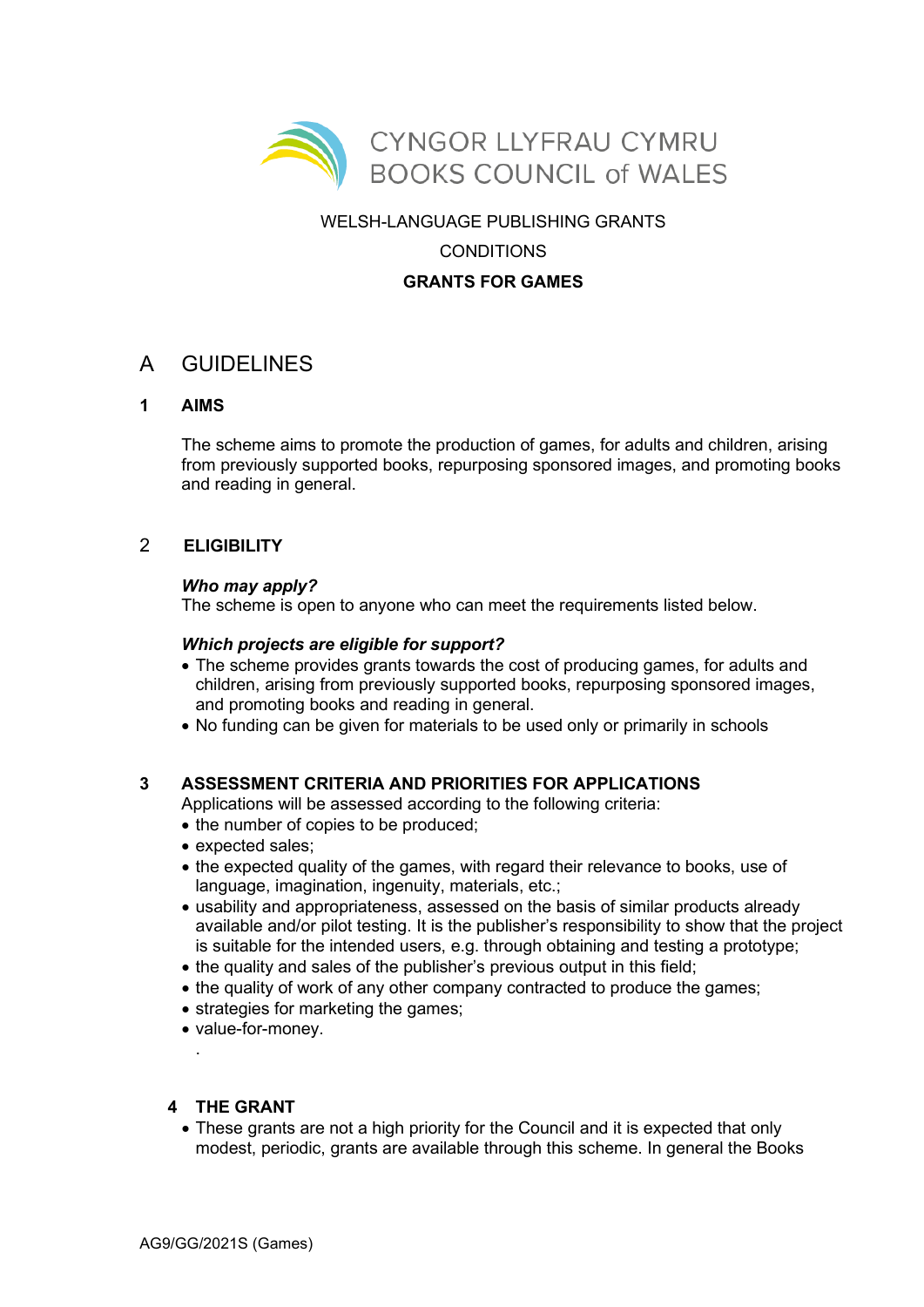Council of Wales seeks to meet the difference between the production costs and the likely income from sales in the first two years.

## **5 APPLICATION PROCEDURE AND TIMETABLE**

- Applications must be made on the application form which may be obtained from the address at the end of this document.
- Applicants must send a detailed description of the games to be produced, (including playing instructions and any other guidelines).
- Where an applicant wishes to adapt an existing game, a copy of the original game should be supplied with the application, together with confirmation that all rights and permissions have been cleared.
- Applicants must give as much information as possible about their experience in the field of games. They should send samples of previous output, or work done for another company, together with sales information.
- Information is required about all individuals who will make a significant contribution to the project (e.g. author, designer, technical specialists).
- Applications are considered by the Publishing Development Sub-Committee. Meetings are held regularly (at least bi-monthly). Publishers are notified of exact dates in advance and information is also posted on the web.

All grants are offered in accordance with general conditions, as well as any specific conditions which might be applied to individual applications. **All applicants must agree to accept these conditions when submitting an application.** 

#### **6 PAYMENT OF GRANTS**

Grants may be claimed through sending four copies of the game together with the grant claim form and details of expenditure to the Publishing Development Department.

**7 MONITORING AND EVALUATION OF WORK FUNDED** The Books Council of Wales will request sales figures

#### **GENERAL CONDITIONS**

- 1 The offer of grant is made on the basis of the information contained in the application and in any supplementary correspondence. The Books Council of Wales reserves the right to reconsider the grant awarded in cases where the published work does not correspond to the details given on the application form or otherwise agreed.
- 2 The grant recipient shall comply with any additional conditions and scheme requirements specified in the formal offer of grant or in any covering letter.
- 3 The following acknowledgment should appear on all games which have been awarded a grant: "Mae'r cyhoeddwr yn cydnabod cymorth ariannol Cyngor Llyfrau Cymru". ["The publisher acknowledges the financial support of the Books Council of Wales".] Acknowledgement of this grant and any other references to the Council must not be used in any way to imply that the Council undertakes or accepts responsibility to third parties for the grant recipient's debts or obligations (see no. 20).
- 4 All grant-aided games are required to display a bar code, and, if possible, a 13 digit ISBN.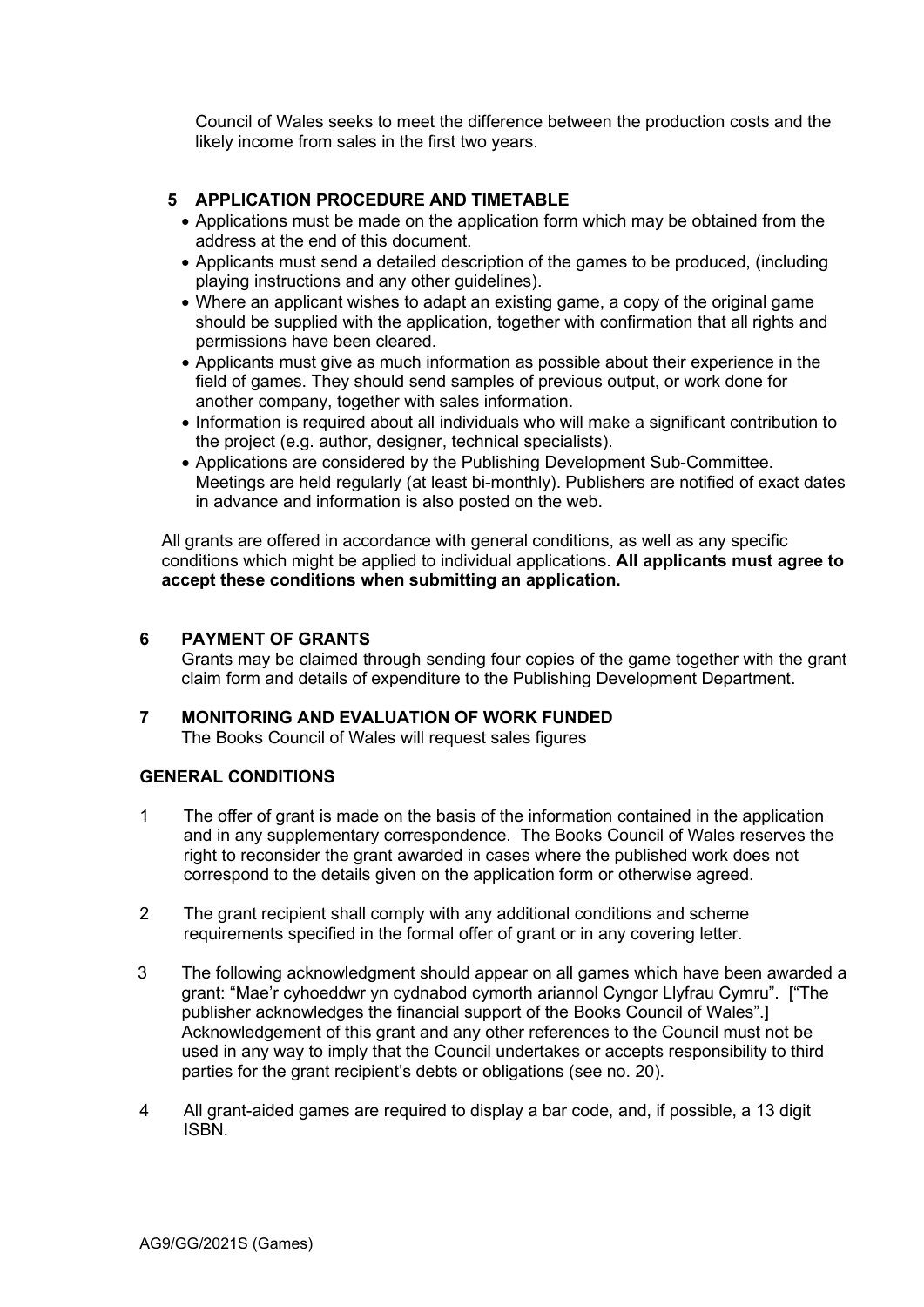- 5 The advance bibliographical information about any grant-aided game should reach the Books Council's Database Officer at least three months before publication, in accordance with the guidelines set down by the Books Council.
- 6 All information about grant-aided games on gwales.com should be updated regularly by the publisher, before and after publication. Any changes in price or availability should be fed to the Books Council regularly, until the game is out of print and the publisher has decided not to produce more copies.
- 7 All those commissioned to undertake work for a game must receive a contract and be paid in accordance with that contract. If royalties are offered, they should be paid regularly.
- 8 The number of copies initially produced must be indicated on the claim form.
- 9 The Department may claim up to four copies of the book from the publisher's stock in the Distribution Center for evaluation purposes.
- 10 Publishers must forward details of all production costs relating to the project. The Books Council of Wales reserves the right to ask for any other relevant documentation.
- 11 The standard of origination and production will be taken into consideration in determining the final grant. In cases where one of these is deemed to be defective, the grant may be reduced.
- 12 If the relevant conditions have not been complied with, the Books Council of Wales may require the recipient to return all or part of any grant which may have been paid.
- 13 The publisher should inform the Books Council of any financial support received from other sources towards the publication of grant-aided material; this should be done either in the application form or in the claim form.
- 14 In cases where the grant awarded shows maximum and minimum amounts, the maximum sum will be paid to publications which display high standards.
- 15 All materials in receipt of a publishing grant are required to be available through the Books Council's Distribution Centre on the Books Council's terms. The books should be available to retailers on the usual commercial terms unless otherwise agreed.
- 16 It is a condition that grant-aided materials be delivered to the Books Council's Distribution Centre before or at the same time as they are available by other means to any distributor or retailer.
- 17 All grant-aided material should be in print and continuously available in the Books Council's Distribution Centre for at least one year after publication. If a game goes out of print within a year, and the publisher is unwilling to reprint, the Books Council may claim a refund of grant of up to £1,000 per title.
- 18 In the case of grant-aided material, the selling price should not be substantially reduced (as in a half-price sale) for a period of eighteen months after publication. (This does not prevent publishers from having 'special offers' or other price reductions which are part of promotional strategies.)